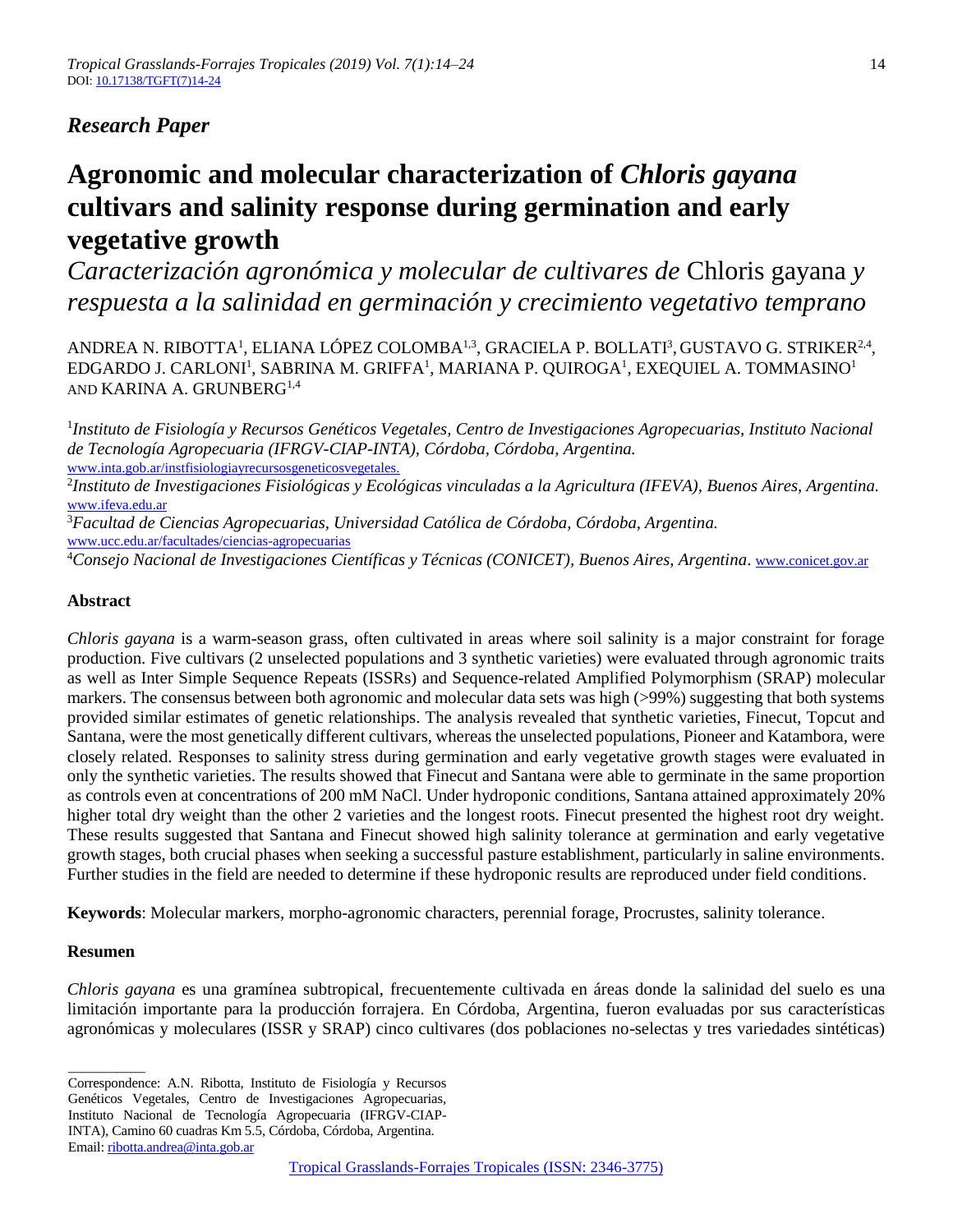de esta especie. El consenso entre ambos tipos de datos fue alto (>99%) sugiriendo que las caracterizaciones proporcionaron estimaciones similares de las relaciones genéticas. Los resultados mostraron que las variedades sintéticas, Finecut, Topcut y Santana, fueron las más genéticamente diferentes mientras que las poblaciones no-selectas, Pioneer y Katambora, estuvieron estrechamente relacionadas. En las tres variedades sintéticas se evaluó también la respuesta a salinidad en germinación y plántula. Los resultados mostraron que Finecut y Santana germinaron en la misma proporción que los controles, incluso a concentraciones de 200 mM NaCl. En condiciones de hidroponía, Santana alcanzó 20% más de peso seco total y raíces más largas que las otras dos variedades. Finecut presentó el mayor peso seco de raíz. Estos resultados sugieren que Santana y Finecut mostraron alta tolerancia a salinidad en germinación y plántula, etapas cruciales cuando se piensa en el establecimiento exitoso de una pastura, particularmente en ambientes salinos.

**Palabras clave**: Caracteres morfo-agronómicos, forraje perenne, marcadores moleculares, Procrustes, tolerancia a salinidad.

#### **Introduction**

*Chloris gayana* Kunth, a gramineous perennial species native to Africa, is one of the most important warmseason forage grasses in subtropical and tropical areas of the world [\(Ponsens et al. 2010\)](#page-10-0). Currently, this species is being introduced into temperate areas as a consequence of increasing minimum temperatures (i.e. less severe winters) because of global warming [\(Imaz et al. 2015\)](#page-9-0), so its importance as a forage species is increasing worldwide. Its important characteristics are high forage production (up to 15 t DM/ha; see [Bogdan 1963\)](#page-9-1), seed production (up to 200 kg/ha; see [Bogdan 1963\)](#page-9-1) and some degree of tolerance of major abiotic stresses, such as cold [\(Cook et al. 2005\)](#page-9-2), drought [\(Ponsens et al. 2010\)](#page-10-0), flooding [\(Imaz et al. 2015\)](#page-9-0) and soil salinity [\(Loch et al. 2004\)](#page-9-3). *Chloris gayana* is a cross-pollinated species that includes diploid as well as tetraploid cytotypes, and the degree of salt tolerance and other agronomic attributes vary among populations or commercial cultivars [\(Loch et al. 2004\)](#page-9-3).

Different techniques have been used to evaluate genetic variability. Primarily, morphological and agronomic attributes are employed for establishing genetic relationships and to discriminate among populations or commercial cultivars [\(Loch et al. 2004\)](#page-9-3). More recently, molecular markers have been used for determining genetic variability among and within tetraploid and diploid cultivars/cytotypes [\(Ubi et al. 2000,](#page-10-1) [2003\)](#page-10-2). Knowledge of genetic relationships among cultivars is an important consideration for classification and utilization of germplasm resources and breeding [\(Baretta et al.](#page-8-0)  [2016\)](#page-8-0). When different characterization systems are used, it is necessary to determine the degree of consistency between the different methods. One method used is Generalized Procrustes Analysis (GPA) [\(Jana et al. 2017\)](#page-9-4). The use of combined datasets has been recommended because each dataset provides complementary information allowing greater power of resolution in genetic variation analysis, and this has proved to be superior to

other methods for characterizing plant germplasm [\(Alves](#page-8-1)  [et al. 2013\)](#page-8-1). However, a comparative analysis (consensus) using molecular and agronomic data has not been reported for *Chloris gayana*.

Salinization is one of the oldest and most severe environmental problems in the world, affecting more than 930 M ha in more than 100 countries [\(Bazihizina et al.](#page-9-5)  [2012\)](#page-9-5). Saline soils can limit establishment, persistence and forage production, especially for perennial pasture species, by affecting plant growth at various stages of development, including germination, seedling emergence and vegetative growth [\(Munns and Tester 2008\)](#page-10-3). Ability to germinate is particularly important in perennial grasses with small seeds, e.g. *Chloris gayana,* for successful pasture establishment in saline soils [\(Quiroga et al. 2016\)](#page-10-4). In addition, early vegetative growth in forage grasses is usually constrained under saline conditions [\(De Luca et al. 2001\)](#page-9-6). Understanding plant responses to high salinity stress and subsequently selecting or developing salt-tolerant varieties can be a solution for increasing livestock production in marginal areas for agriculture, with restrictive soil-climatic conditions [\(Ashraf and Akram 2009\)](#page-8-2).

Therefore, the objectives of this work were to: 1) characterize diploid unselected populations and synthetic varieties of *Chloris gayana* through agronomic traits and molecular markers; 2) establish the degree of consensus between groupings based on agronomic and molecular data; and 3) evaluate responses to salinity stress at germination and in early vegetative growth stages in the diploid synthetic varieties of *C. gayana*.

#### **Materials and Methods**

#### *Agronomic characterization*

The experiment was conducted in an experimental field located in Córdoba, Argentina (31º28' S, 64º14' W; 600 masl) on a loamy sand corresponding with an Entic Haplustoll soil, with 2.5% organic matter and pH 7.1. Five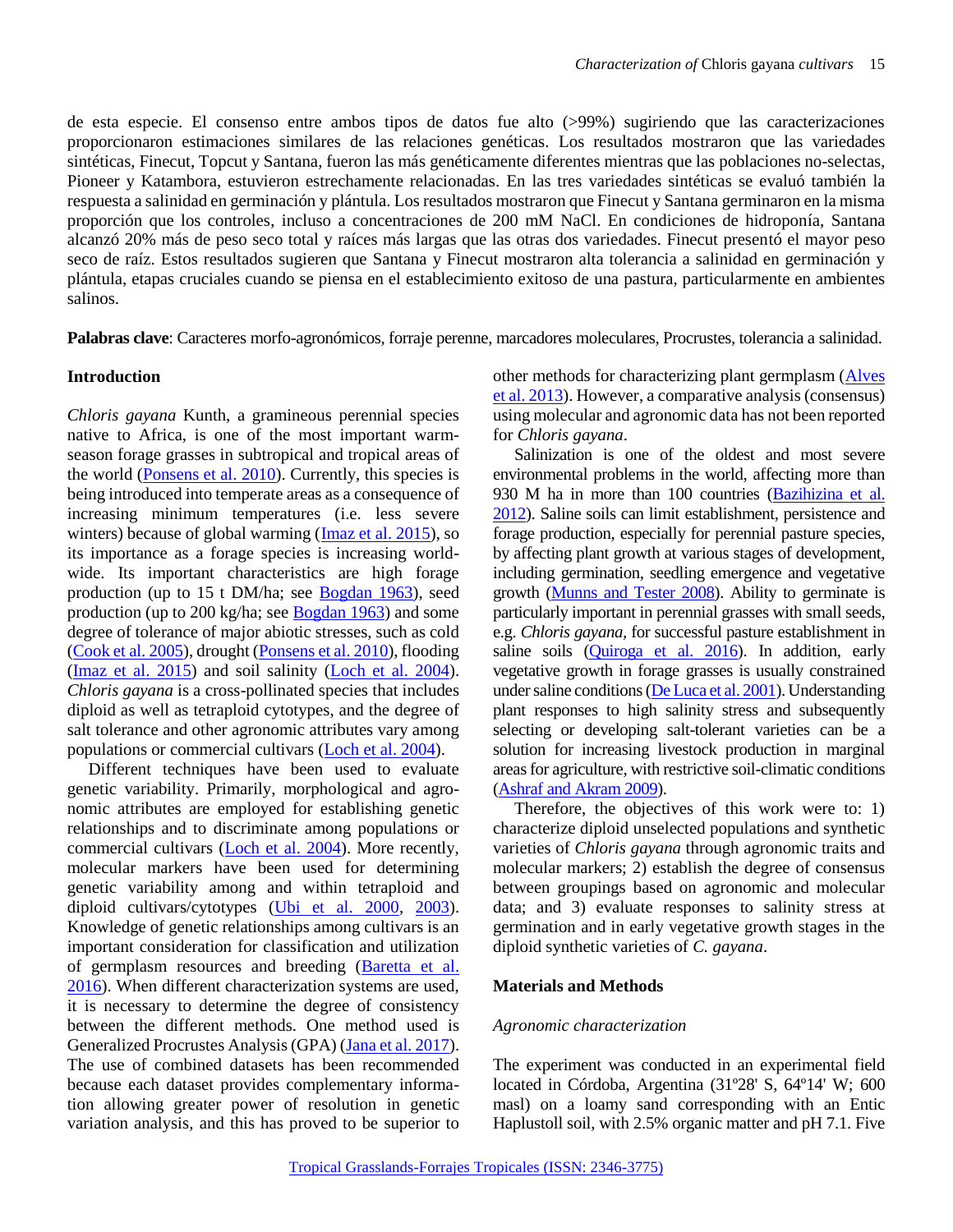diploid *C. gayana* cultivars were tested: 2 unselected populations (Pioneer and Katambora) and 3 synthetic varieties (Topcut, Finecut and Santana). Topcut and Finecut are cultivars selected from Pioneer and Katambora, respectively, for hay production in Australia [\(Loch et al.](#page-9-3)  [2004\)](#page-9-3), whereas cv. Santana was obtained from *C. gayana* accessions derived from West Africa for salt tolerance in Argentina [\(Ribotta et al. 2013\)](#page-10-5). All of these materials are used as commercial cultivars in Argentina.

Forty plants of each cultivar were transplanted to a field in a randomized complete-block design with 4 replications of 10 plants each. Distance between plants in a plot and between plots was 1 m. Twenty-five agronomic traits were measured (Table 1).

#### *Molecular characterization*

Total genomic DNA was extracted from leaves of each cultivar using the Nucleon PhytoPure Genomic DNA Extraction Kit (GE Healthcare Life Science, Amersham, UK). For Sequence-related Amplified Polymorphism (SRAP) markers, 20 primer pair combinations were tested; they were designed from previous work in other plant species [\(Li and Quiros 2001;](#page-9-7) [Castonguay et al.](#page-9-8) 2010). Polymerase chain reactions (PCRs) were performed in volumes of 20 μL, using a protocol modified from Li and Quiros [\(2001\)](#page-9-7). A total of 18 Inter Simple Sequence Repeats (ISSRs) primers were tested based on common primer selections reported for other Gramineae species [\(Gutiérrez-](#page-9-9)[Ozuna et al. 2009;](#page-9-9) [Li et al. 2011\)](#page-9-10). The PCRs were performed in volumes of 20 μL, as described by Gutiérrez-Ozuna et al. [\(2009\)](#page-9-9) with minor modifications. All PCR reactions were performed on an Eppendorf Mastercycler (Eppendorf AG, Hamburg, Germany). The amplifications were repeated twice and only clear repetitive bands were used in data analysis. Amplification products were loaded on a 2% agarose gel stained with ethidium bromide (10 mg/ml) and run for 3 h at 50 V. DNA fragments were visualized using a BIORAD, Molecular Imager® Gel Doc<sup>TM</sup> XR System (USA). The SRAP and ISSR bands were scored as absent (0) or present (1) if visible, regardless of their relative intensity.

**Table 1.** Agronomic traits used for the study in diploid unselected populations and synthetic varieties of *Chloris gayana.*

| Trait                                                                                | Abbreviation                                 | Description                                                                                                                                                                                                                                                                                               |
|--------------------------------------------------------------------------------------|----------------------------------------------|-----------------------------------------------------------------------------------------------------------------------------------------------------------------------------------------------------------------------------------------------------------------------------------------------------------|
| Morphological                                                                        |                                              |                                                                                                                                                                                                                                                                                                           |
| Flag leaf width (mm)                                                                 | <b>FLW</b>                                   | Measured on main tillers. Leaf width at 2 cm from the ligule, and                                                                                                                                                                                                                                         |
| Flag leaf length (cm)                                                                | <b>FLL</b>                                   | leaf length from the ligule to the tip of the blade.                                                                                                                                                                                                                                                      |
| Tiller diameter (mm)                                                                 | <b>TID</b>                                   | Measured at the middle of third lowest internode.                                                                                                                                                                                                                                                         |
| Plant height (cm)                                                                    | <b>PH</b>                                    | Measured from the soil to the base of the inflorescence in tillers at<br>harvest.                                                                                                                                                                                                                         |
| Reproductive                                                                         |                                              |                                                                                                                                                                                                                                                                                                           |
| Number of anthecia                                                                   | <b>NAS</b>                                   | Evaluated in spikelets.                                                                                                                                                                                                                                                                                   |
| Basal anthecium length (mm)                                                          | <b>BAL</b>                                   |                                                                                                                                                                                                                                                                                                           |
| Length of basal anthecium lemma (mm)                                                 | <b>LBAL</b>                                  |                                                                                                                                                                                                                                                                                                           |
| Length of basal anthecium palea (mm)                                                 | <b>LBAP</b>                                  |                                                                                                                                                                                                                                                                                                           |
| Caryopsis length (mm)                                                                | CL                                           | Evaluated in caryopses.                                                                                                                                                                                                                                                                                   |
| Caryopsis width (mm)                                                                 | CW                                           |                                                                                                                                                                                                                                                                                                           |
| Weight of 1,000 caryopses (mg)                                                       | 1000W                                        |                                                                                                                                                                                                                                                                                                           |
| Yield and quality measured on deferred forage                                        |                                              |                                                                                                                                                                                                                                                                                                           |
| Plant weight                                                                         | PW                                           | Plants were harvested by clipping all material above 20 cm and<br>weighed in situ.                                                                                                                                                                                                                        |
| Leaf percentage                                                                      | L%                                           | Calculated as the quotient between blade+sheath and blade+<br>sheath+stems+inflorescences.                                                                                                                                                                                                                |
| Ruminal disappearance of dry matter (%)                                              | <b>RDDM</b><br>(WP/L/S)                      | Evaluated in whole plant (WP), leaves (L) [blade+sheath] and<br>stems (S) [stems+inflorescences]. Samples were oven-dried at 60<br>°C and ground. Evaluated in situ after 48 h of incubation in rumen<br>of 3 fistulated cows using the nylon bag technique (Orskov et al.<br>1980; Vanzant et al. 1998). |
| Neutral detergent fiber (%)<br>Acid detergent fiber (%)<br>Acid detergent lignin (%) | NDF (WP/L/S)<br>ADF (WP/L/S)<br>ADL (WP/L/S) | Evaluated in whole plant (WP), leaves (L) [blade+sheath] and<br>stems (S) [stems+inflorescences] (ANKOM Technology 2014a;<br>2014b; 2013, respectively).                                                                                                                                                  |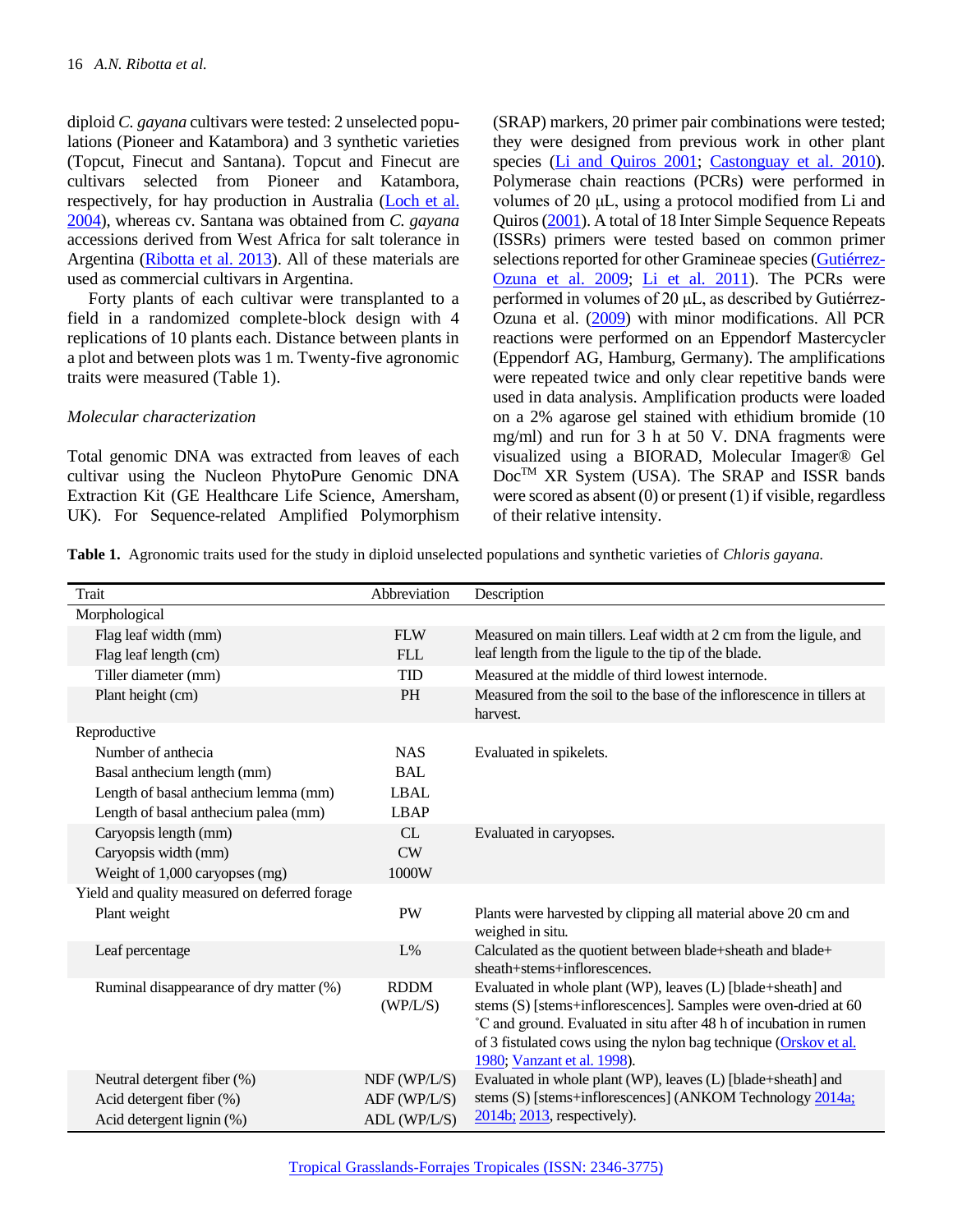#### *Statistical analysis*

The agronomic data were subjected to analysis of variance (ANOVA) and the means were compared by the DGC test (Di Rienzo et al. 2002) at P≤0.05 using InfoStat software (Di Rienzo et al. 2016). In addition, cluster analysis was performed through the unweighted pair-group method using an arithmetic average (UPGMA) algorithm based on the standardized Euclidean distance.

For SRAP and ISSR markers, distance matrix was based on Jaccard coefficients [sqrt (1-S)], and a dendrogram was created using UPGMA. A cophenetic coefficient was computed from the clustering matrix to compare the matrix of genetic similarity and the dendrogram. The number of total (TB), monomorphic (MB) and polymorphic (PB) bands and polymorphic information content (PIC) were calculated for each primer or primer combination.

A Generalized Procrustes Analysis (GPA) was performed using the Gower distance [\(Gower 1975\)](#page-9-11) to measure consensus between the agronomic and molecular information. A principal component (PC) analysis and Minimum Spanning Tree (MST) were performed on each of the distance matrices.

The above-mentioned analyses were performed using InfoStat [\(Di Rienzo et al.](#page-9-12) 2016) and InfoGen [\(Balzarini](#page-8-6)  [and Di Rienzo 2011\)](#page-8-6) software.

#### *Evaluation of salinity response at germination and early vegetative stages*

The evaluations of salinity response during germination and early vegetative stages were performed in the synthetic varieties of *C. gayana* (Topcut, Finecut and Santana) due to these materials being the most divergent when agronomic and molecular characterization were realized (analysis consensus).

For the evaluation of salinity response at the germination stage, the assay was performed according to López Colomba et al. [\(2013\)](#page-10-8) with minor modifications. In brief, seeds of these 3 cultivars were surface-sterilized for 20 min in 10% commercial bleach (NaClO 55 g/L), rinsed 3 times in sterile distilled water and transferred to plastic trays lined with filter paper soaked with each salt treatment. The salt treatments used were 0 mM (control), 100, 200 and 300 mM NaCl (approximately 0, 10, 20 and 30 dS/m, respectively). Seeds were incubated in a growth chamber (LIADE, Laboratorio de Investigación Aplicada y Desarrollo, Córdoba, Argentina) under the following conditions: 8 h light/16 h dark photoperiod (55 µmol/ m<sup>2</sup>/s) at alternating temperatures of 25 °C (8 h) and 20 °C (16 h). Four replicates of 30 caryopses per treatment and

per cultivar were used. Germinated seeds were counted every 72 h for 21 days, discarded after counting and the proportion of germinated seeds was calculated.

To evaluate salinity response during early vegetative growth, the assay was conducted in a greenhouse under hydroponic conditions. Seedlings with 4 leaves developed were placed individually in holes of a Styrofoam board. These boards were set on rectangular plastic trays  $(30 \times$  $20 \times 60$  cm) filled with aerated Hoagland nutrient solution [\(Hoagland and Arnon 1950\)](#page-9-13). Eighty seedlings of each cultivar were randomly located in 4 trays, with 20 seedlings per tray; each tray was treated as an experimental unit. Two trays were allocated to the control (nutrient solution without NaCl) and the two other trays, to the saline treatment of 400 mM NaCl. Salinization was accomplished by gradually adding 100 mM NaCl every 24 h to avoid osmotic shock, until a concentration of 400 mM NaCl (approximately 40 dS/m) was reached. After 30 days of treatment, the seedlings were evaluated for the following traits: aerial, root and total fresh weight (AFW, RFW and TFW, respectively); aerial, root and total dry weight (ADW, RDW and TDW, respectively); root length (RL); number of stems (SN); and plant height (PH). The seedlings were dried at 60 ºC in a forced air oven for 48 h to achieve stable weight.

## *Statistical analysis*

Effects of cultivar, salt concentration and their interactions on the salt tolerance at germination and early vegetative growth stages were determined by Generalized Linear Mixed Models to estimate differences among cultivars and salt concentrations. The cultivars, salt concentrations and their interactions were considered fixed effects, whereas each repetition was considered a random effect. The average values were compared using Fisher´s LSD test. The above-mentioned analyses were performed using InfoStat [\(Di Rienzo et al.](#page-9-12) 2016) software.

## **Results**

#### *Agronomic and molecular characterization*

Twenty-two agronomic traits revealed differences among cultivars (Table 2) and the most discriminating traits were those related to morphological and reproductive aspects.

Flag leaf width, flag leaf length and tiller diameter were greatest in Topcut and least in Santana (Table 2). Regarding plant height, the unselected populations (Pioneer and Katambora) were shorter than the synthetic varieties (Topcut, Finecut and Santana; Table 2). In general, Santana stood out above the remainder in terms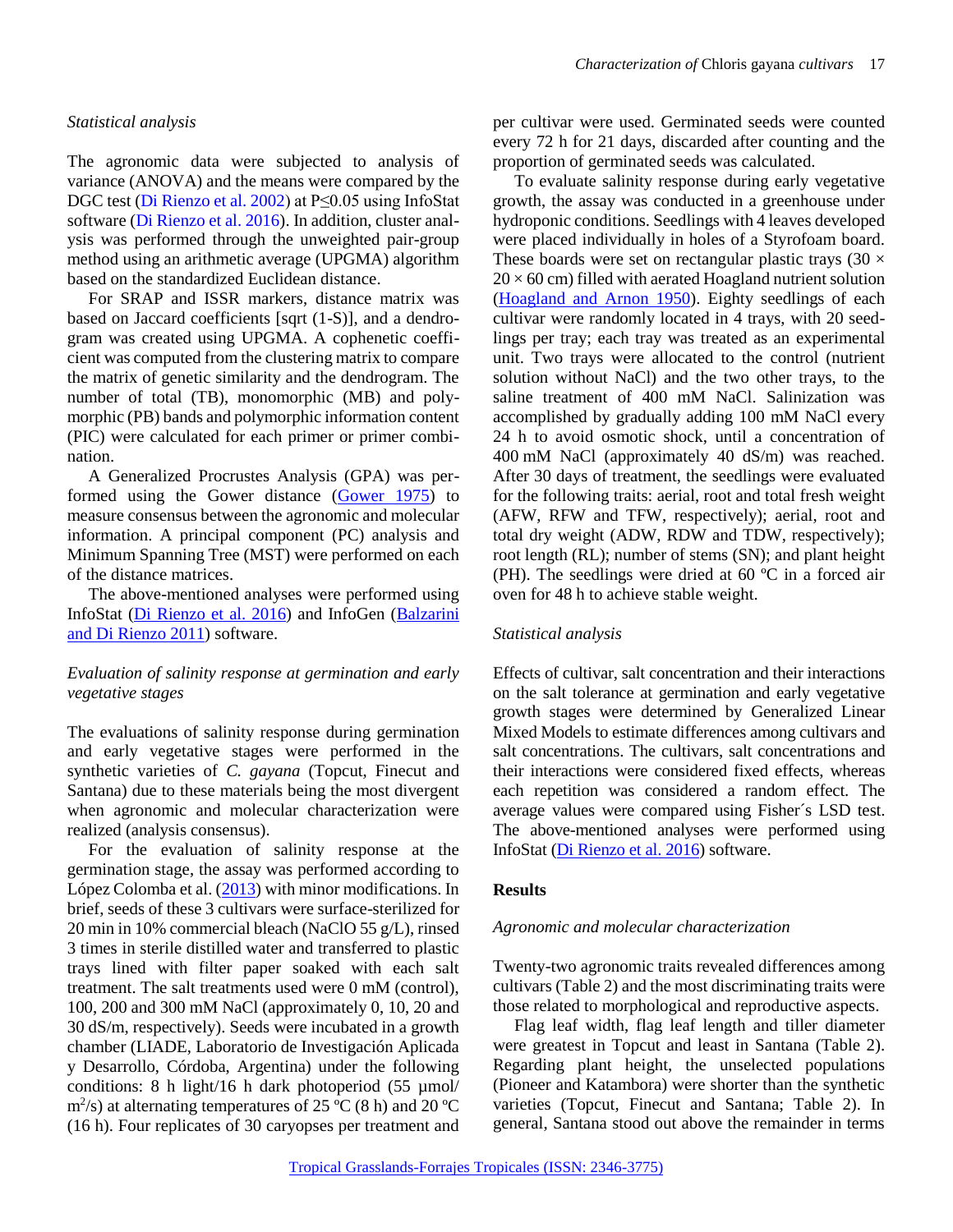of reproductive characters. It displayed greater numbers of anthecia, basal anthecium length and length of basal anthecium lemma than most other cultivars, whereas Pioneer showed the lowest values for the BAL, LBAP and LBAL. Caryopsis width, caryopsis length and weight of 1000 caryopses also demonstrated differences between cultivars (Table 2).

In relation to fodder yield, Katambora showed significantly lower plant dry matter (DM) than the remaining 4 cultivars (Table 2). The important indicator of potential feeding value, leaf percentage, was significantly higher in Pioneer and Topcut (mean 63.4%) than in the other 3 cultivars (mean 55.1%). In relation to ruminal disappearance of DM, the disappearance of whole plant material for Finecut (53.5%) was lower than for the remainder (mean 57.6%), while disappearance of leaf was less in Katambora (59.7%) than in the other cultivars (mean 61.4%) (Table 2). Disappearance of stem was lower in Topcut and Finecut (mean 44.8%) than in Santana, Katambora and Pioneer (mean 47.4%). Finecut had the highest percentages of acid and neutral detergent fiber in whole plant and stems. Topcut showed the highest values for acid detergent lignin in stems, while Santana showed the lowest value in leaves (Table 2).

**Table 2.** Means of 4 replicates ( $\pm$  s.d.) of agronomic traits measured in diploid unselected populations and synthetic varieties of *Chloris gayana*.

| Trait                    | P          | Katambora           | Pioneer             | Finecut             | Topcut              | Santana             |
|--------------------------|------------|---------------------|---------------------|---------------------|---------------------|---------------------|
| Morphological            |            |                     |                     |                     |                     |                     |
| $FLW$ (mm)               | ***        | $5.59 \pm 0.89$ b   | 5.45 $\pm$ 0.85 b   | 5.61 $\pm$ 0.81 b   | $6.87 \pm 1.10$ a   | $5.13 \pm 0.71$ c   |
| $FLL$ (cm)               | ***        | $20.28 \pm 4.17$ b  | $18.15 \pm 3.36$ c  | $20.39 \pm 4.28$ b  | $22.15 \pm 3.88$ a  | $18.46{\pm}4.45$ c  |
| $TID$ (mm)               | ***        | $2.64 \pm 0.61$ b   | $2.75 \pm 0.75$ b   | $2.89 \pm 0.70$ b   | $3.29 \pm 0.82$ a   | $2.40 \pm 0.58$ c   |
| $PH$ (cm)                | ***        | $101.60 \pm 9.94$ b | $93.06 \pm 7.91$ c  | $108.13 \pm 11.8$ a | $107.79 \pm 11.7$ a | $106.42 \pm 9.65$ a |
| Reproductive             |            |                     |                     |                     |                     |                     |
| <b>NAS</b>               | ***        | $3.14 \pm 0.50$ b   | $2.89 \pm 0.39$ c   | 3.15 $\pm$ 0.55 b   | 3.01 $\pm$ 0.41 c   | $4.08 \pm 0.62$ a   |
| BAL (mm)                 | ***        | $3.18 \pm 0.31$ c   | $3.05 \pm 0.28$ d   | 3.25 $\pm$ 0.33 c   | $3.38 \pm 0.33$ b   | $3.53 \pm 027$ a    |
| $LBAP$ (mm)              | ***        | $2.89 \pm 0.35$ b   | $2.80 \pm 0.28$ c   | $2.98 \pm 0.34$ b   | $3.17 \pm 0.26$ a   | $3.23 \pm 0.26$ a   |
| $LBAL$ (mm)              | ***        | 3.17 $\pm$ 0.36 c   | $3.01 \pm 0.27$ d   | $3.20 \pm 0.32$ c   | 3.35 $\pm$ 0.35 cb  | 3.49 $\pm$ 0.33) a  |
| $CW$ (mm)                | $***$      | $0.53 \pm 0.08$ b   | $0.54 \pm 0.08$ a   | $0.57 \pm 0.08$ a   | $0.52 \pm 0.07$ b   | $0.55 \pm 0.06$ a   |
| $CL$ (mm)                | ***        | $1.51 \pm 0.19$ d   | $1.70 \pm 0.24$ c   | $1.82 \pm 0.22$ b   | $1.96 \pm 0.35$ a   | $1.82 \pm 0.21$ b   |
| $1000W$ (mg)             | ***        | $192.67 \pm 9.61$ c | $255.14 \pm 6.44$ b | $274.00 \pm 6.96$ a | $261.14 \pm 5.27$ b | $278.25 \pm 6.65$ a |
| Fodder yield and quality |            |                     |                     |                     |                     |                     |
| $L\%$                    | $***$      | 54.73 $\pm$ 9.31 b  | $62.18 \pm 7.64$ a  | 52.79 $\pm$ 9.82 b  | $64.60 \pm 7.84$ a  | 57.67 $\pm$ 10.47 b |
| PW (kg per plant)        | ***        | $0.30\pm0.06$ b     | $0.45 \pm 0.08$ a   | $0.55 \pm 0.15$ a   | $0.48 \pm 0.13$ a   | $0.52 \pm 0.12$ a   |
| $RDDM-WP$ $(\%)$         | ***        | $55.26 \pm 1.52$ a  | 56.21 $\pm$ 3.06 a  | 53.48 $\pm$ 2.15 b  | $56.01 \pm 1.44$ a  | $55.28 \pm 1.40$ a  |
| NDF-WP $(\%)$            | $\ast$     | $73.96 \pm 0.97$ b  | $73.56 \pm 0.92$ b  | $75.43 \pm 0.77$ a  | $73.23 \pm 0.70$ b  | $74.63 \pm 0.55$ a  |
| ADF-WP $(\%)$            | $\ast$     | 39.84±1.04 b        | $38.90 \pm 0.96$ b  | 41.70 $\pm$ 0.89 a  | 39.11 $\pm$ 1.00 b  | 40.13 $\pm$ 0.64 b  |
| $ADL-WP$ $(\%)$          | n.s.       | $4.13 \pm 0.36$     | $4.50 \pm 0.02$     | $4.55 \pm 0.22$     | $4.37 \pm 0.10$     | $4.44 \pm 0.16$     |
| $RDDM-L$ $(\%)$          | $\ast$     | 59.67 $\pm$ 2.71 b  | $61.17 \pm 1.63$ a  | $61.21 \pm 1.60$ a  | $61.93 \pm 1.58$ a  | $61.00 \pm 1.47$ a  |
| NDF-L $(\%)$             | n.s.       | $70.25 \pm 1.39$    | $71.13 \pm 1.13$    | $72.15 \pm 1.25$    | $71.20 \pm 0.84$    | 69.93±0.32          |
| ADF-L $(\% )$            | n.s.       | $35.64 \pm 0.32$    | $35.92 \pm 0.68$    | $36.46 \pm 0.95$    | $35.79 \pm 0.74$    | 35.09±0.36          |
| ADL-L $(\%)$             | $***$      | $3.00 \pm 0.08$ a   | $2.71 \pm 0.20$ a   | $2.96 \pm 0.31$ a   | $2.77 \pm 0.09$ a   | $2.42 \pm 0.13$ b   |
| RDDM-S $(\%)$            | ***        | $47.00 \pm 2.26$ a  | $47.62 \pm 1.52$ a  | $45.06 \pm 2.46$ b  | $44.62 \pm 1.71$ b  | $47.45 \pm 1.78$ a  |
| NDF-S $(%)$              | $\ast\ast$ | $79.28 \pm 0.59$ b  | $80.40 \pm 0.88$ a  | $81.18 \pm 0.96$ a  | $79.42 \pm 0.28$ b  | $79.57 \pm 0.56$ b  |
| ADF-S $(%)$              | $\ast$     | $45.44 \pm 0.42$ b  | $45.74 \pm 0.83$ b  | $47.48 \pm 1.26$ a  | $46.04 \pm 0.96$ b  | 44.71 $\pm$ 0.57 b  |
| ADL-S $(\%)$             | $***$      | $6.02 \pm 0.57$ b   | $6.17 \pm 0.14$ b   | $6.54 \pm 0.80$ b   | $7.11 \pm 0.38$ a   | $5.83 \pm 0.11$ b   |

Abbreviations: FLW (Flag leaf width), FLL (Flag leaf length), TID (Tiller diameter), PH (Plant height), NAS (Number of anthecia), BAL (Basal anthecium length), LBAP (Length of basal anthecium palea), LBAL (Length of basal anthecium lemma), CW (Caryopsis width), CL (Caryopsis length), 1000W (Weight of 1,000 caryopses), L% (leaf percentage), PW (Plant weight), RDDM (Ruminal disappearance of dry matter), NDF (Neutral detergent fiber), ADF (Acid detergent fiber), ADL (Acid detergent lignin). For RDDM, NFD, ADF and ADL, companion letters mean WP (whole plant), L (leaves: leaf blades plus sheaths) and S (stems plus inflorescences).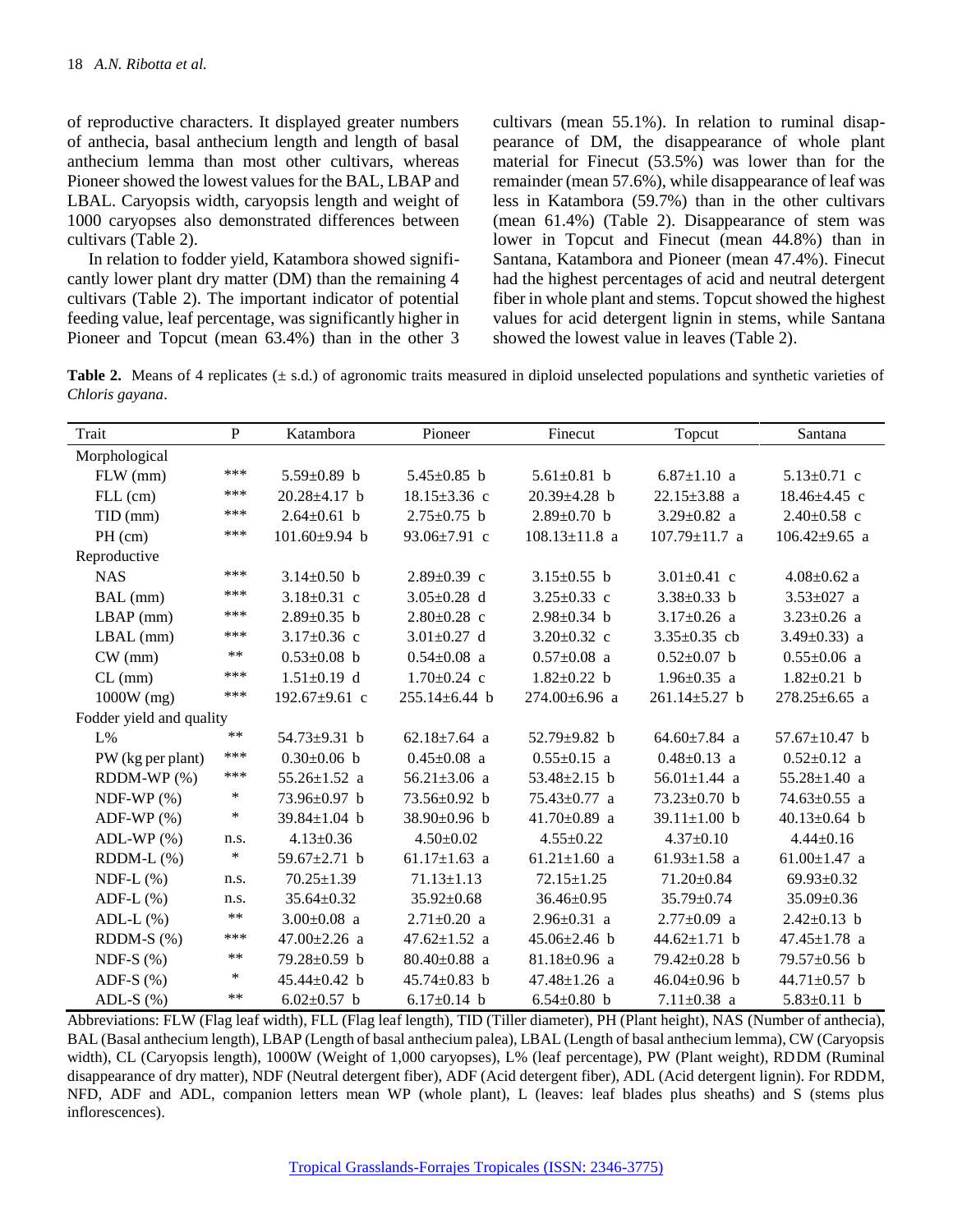As for molecular characterization, 20 SRAP primer combinations showing reproducible and polymorphic patterns generated a total of 256 scorable bands with an average of 12.8 bands per primer combination, of which 82 were polymorphic (32.0%). The total number of bands produced by each primer combination ranged from 4 (F9/R8) to 22 (F13/R15), while the number of polymorphic bands produced by each primer combination ranged from 1 (ME2/R9) to 8 (F13/R15 and ME4/R8) (Table 3); ME2/EM2 and ME2/R9 were the primer combinations with more polymorphic information content (PIC) (0.36). It is noteworthy that Finecut, Santana and Topcut showed numerous unique markers (17, 8 and 3, respectively), whereas Pioneer and Katambora showed none. Eighteen ISSR primers amplified a total of 306 bands, of which 147 were polymorphic (48.0%) with an average of 17 bands per primer. The number of polymorphic bands ranged from 4 (UBC864, UBC862 and UBC826) to 15 (SC ISSR1); UBC864 and D12 ISSR had the highest PIC (0.36) (Table 3). Cultivars Finecut, Topcut and Santana showed numerous unique markers (25, 14 and 8, respectively), which was similar to the pattern observed for SRAP markers.

A dendrogram based on UPGMA analyses of the 25 agronomic traits revealed that the 5 cultivars constituted 2 major clusters (Figure 1a; genetic similarity coefficient

range  $4.65-7.70$ ; cophenetic correlation coefficient = 0.97). Cultivar Finecut, which formed a separate cluster, was genetically different from the remaining cultivars, which formed a second group. While Pioneer and Katambora were closely related, Santana was intermediate between them and Topcut (Figure 1a). The dendrogram based on UPGMA analyses of the SRAP (genotypic) data showed a similar trend to that obtained with agronomic analysis (Figure 1b; genetic diversity coefficient range 0.24‒0.46; cophenetic correlation coefficient  $= 0.95$ ). Finally, the ISSR dendrogram exhibited a trend to form clusters similar to those based on agronomic traits and SRAP markers, with the exception of Topcut, which showed close relationship with Pioneer and Katambora (Figure 1c; genetic diversity coefficient range 0.33‒0.59; cophenetic correlation coefficient  $= 0.99$ ).

Generalized Procrustes Analysis showed that: 1) 71.5% of the total variability contained in the datasets was explained by the first 2 axes (PC1: 41.1% and PC2: 30.4%); and 2) there was high correspondence between agronomic and molecular datasets (99.9% consensus) (Figure 2). Cultivars Finecut and Topcut were distinct and different from other cultivars whereas the unselected populations, Pioneer and Katambora, appeared to be closely related. Cultivar Santana showed some relationship with Pioneer and Katambora (Figure 2).

**Table 3.** Number of polymorphic bands (PB), monomorphic bands (MB), total bands (TB) and polymorphic information content (PIC) revealed by 20 SRAP primer combinations and 18 ISSR primers in diploid unselected populations and synthetic varieties of *Chloris gayana.*

| Primer combinations SRAP marker | PB.      | MВ  | TB  | <b>PIC</b> | <b>ISSR</b> marker | <b>PB</b> | MВ             | TB  | <b>PIC</b> |
|---------------------------------|----------|-----|-----|------------|--------------------|-----------|----------------|-----|------------|
| F9/R8                           | $\theta$ | 4   | 4   | <b>NA</b>  | 17899B             | 8         | $\overline{4}$ | 12  | 0.29       |
| F13/R9                          | 3        | 5   | 8   | 0.27       | D <sub>12</sub>    | 5         | 7              | 12  | 0.36       |
| F13/R14                         | 5        | 14  | 19  | 0.31       | HB13               | 11        | 13             | 24  | 0.33       |
| F13/R15                         | 8        | 14  | 22  | 0.32       | HB15               | 13        | 19             | 32  | 0.31       |
| F11/EM2                         | 2        | 3   | 5   | 0.27       | RAF <sub>16</sub>  | 9         | 10             | 19  | 0.3        |
| ME2/R8                          | 6        | 8   | 14  | 0.32       | RAF4               | 9         | $\overline{4}$ | 13  | 0.3        |
| ME2/R9                          |          | 9   | 10  | 0.36       | <b>SC ISSR1</b>    | 15        | 14             | 29  | 0.33       |
| ME2/R15                         |          | 11  | 18  | 0.31       | SC ISSR9           | 7         | 9              | 16  | 0.3        |
| ME2/R14                         | 3        | 3   | 6   | 0.33       | <b>UBC825</b>      | 12        | 12             | 24  | 0.3        |
| ME2/R7                          | 5        | 6   | 11  | 0.29       | <b>UBC834</b>      | 11        | 6              | 17  | 0.29       |
| ME2/EM2                         | 4        | 10  | 14  | 0.36       | <b>UBC808</b>      | 9         | 9              | 18  | 0.29       |
| <b>ME4/R15</b>                  | 2        | 6   | 8   | 0.32       | <b>UBC810</b>      | 5         | 12             | 17  | 0.31       |
| F9/R14                          | 6        | 15  | 21  | 0.27       | <b>UBC816</b>      | 6         | 5              | 11  | 0.28       |
| ME4/R8                          | 8        | 11  | 19  | 0.33       | <b>UBC826</b>      | 4         | 7              | 11  | 0.32       |
| ME4/EM2                         | $\theta$ | 10  | 10  | <b>NA</b>  | <b>UBC827</b>      | 8         | 6              | 14  | 0.32       |
| ME4/R7                          | 6        | 13  | 19  | 0.28       | <b>UBC861</b>      | 7         | 9              | 16  | 0.3        |
| ME4/R9                          | 4        | 8   | 12  | 0.29       | <b>UBC862</b>      | 4         | 6              | 10  | 0.34       |
| F9/R7                           | 0        | 5   | 5   | <b>NA</b>  | <b>UBC864</b>      | 4         | 7              | 11  | 0.36       |
| F10/R9                          | 5        | 8   | 13  | 0.27       |                    |           |                |     |            |
| F10/R8                          | 7        | 11  | 18  | 0.31       |                    |           |                |     |            |
| Total                           | 82       | 174 | 256 |            | Total              | 147       | 159            | 306 |            |

NA: Not available.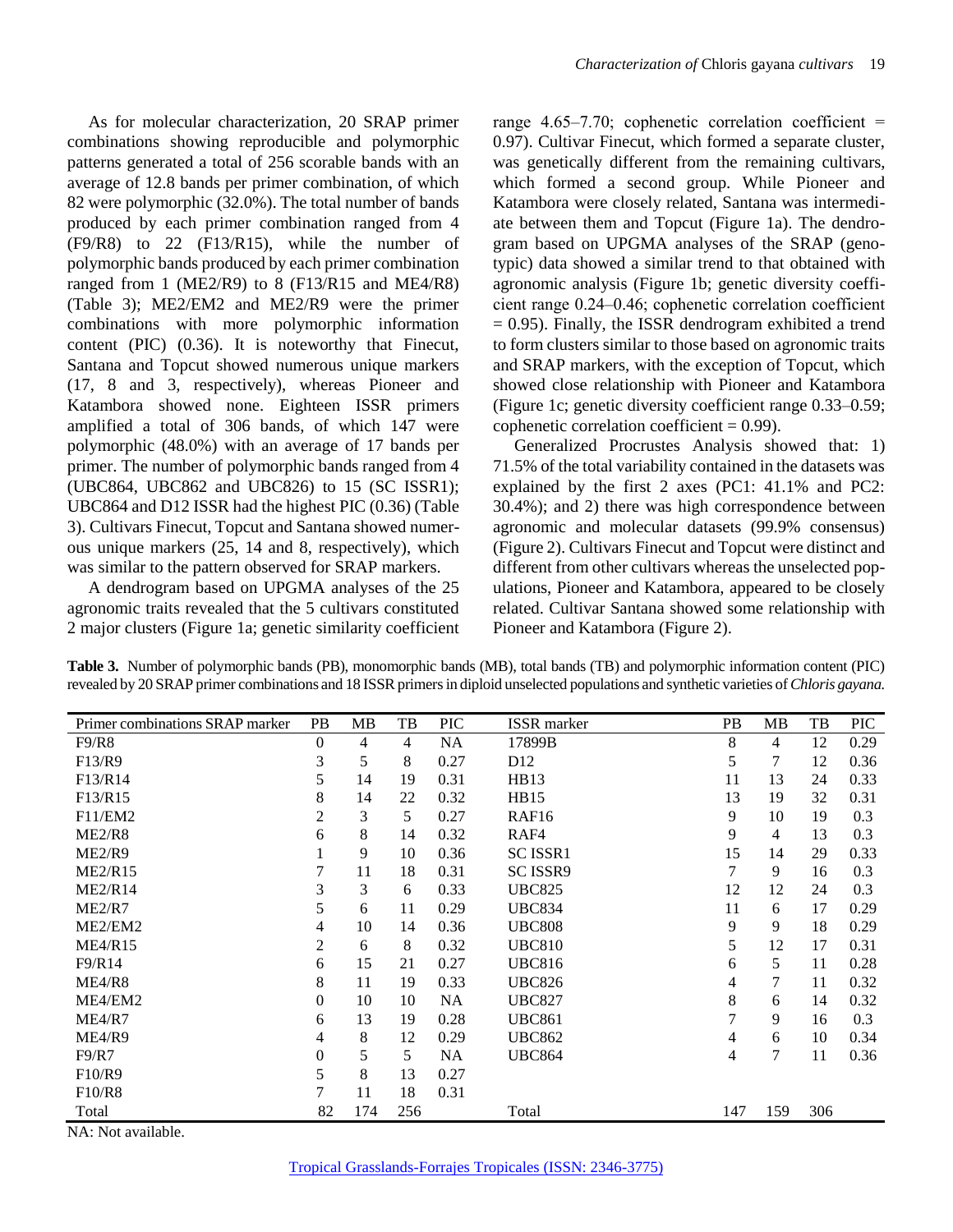

**Figure 1.** UPGMA dendrogram showing genetic relationships among diploid unselected populations and synthetic varieties of *Chloris gayana*. The relationships were calculated on the basis of genetic distances using: a) 25 agronomic traits; b) 20 SRAP markers; and c) 18 ISSR markers. Katambora (KAT), Pioneer (PR), Finecut (FC), Topcut (TC) and Santana (ST).



**Figure 2.** Configuration of consensus matrix from Generalized Procrustes Analysis of diploid unselected populations and synthetic varieties of *Chloris gayana* based on 20 SRAP markers, 18 ISSR markers and 25 agronomic traits. Katambora (KAT), Pioneer (PR), Finecut (FC), Topcut (TC) and Santana (ST).

#### *Evaluation of salinity responses during germination and early vegetative stages*

The cultivars responded differentially to salinity in terms of germination percentage with significant cultivar  $\times$  salt concentration interactions ( $P = 0.035$ ; Table 4). All cultivars recorded excellent germination rates (mean 96%) in water, and cultivars Finecut and Santana still displayed high values in saline conditions (means of 96 and 93% for 100 mM and 200 mM NaCl solutions, respectively; Table 4). By contrast, germination of cv. Topcut declined to 82% in both 100 and 200 mM NaCl solutions. At the highest saline concentration (300 mM NaCl), all cultivars exhibited reductions in seed germination relative to control (87% for Finecut, 76% for Santana and 72% for Topcut; Table 4).

**Table 4.** Proportion of germinated seeds of diploid synthetic varieties of *Chloris gayana* at increasing salinity levels.

| Treatment                                                            | Cultivar                      |                                       |         |  |  |  |  |
|----------------------------------------------------------------------|-------------------------------|---------------------------------------|---------|--|--|--|--|
|                                                                      | Finecut                       | Topcut                                | Santana |  |  |  |  |
|                                                                      | 0 mM NaCl 0.94( $\pm$ 0.06) a | $0.94(\pm 0.04)$ a $0.99(\pm 0.02)$ a |         |  |  |  |  |
| 100 mM NaCl $0.93(\pm 0.05)$ a                                       |                               | $0.82(\pm 0.08)$ b $0.99(\pm 0.01)$ a |         |  |  |  |  |
| 200 mM NaCl $0.93(\pm 0.07)$ a                                       |                               | $0.82(\pm 0.09)$ b $0.92(\pm 0.04)$ a |         |  |  |  |  |
| 300 mM NaCl $0.87(\pm 0.03)$ b $0.72(\pm 0.15)$ b $0.76(\pm 0.14)$ b |                               |                                       |         |  |  |  |  |
| Mean values of 4 replicates $(\pm s.d.)$ are presented. Different    |                               |                                       |         |  |  |  |  |
| letters indicate significant differences (P<0.05) by LSD             |                               |                                       |         |  |  |  |  |
| Fisher's test.                                                       |                               |                                       |         |  |  |  |  |

In terms of early vegetative growth*,* cultivars responded differentially to 400 mM NaCl in aerial dry weight (ADW), root dry weight (RDW), total dry weight (TDW), maximum root length (MRL) and plant height (PH) (P<0.05; Table 5). For all parameters other than ADW, the interaction cultivar  $\times$  treatment was significant (P<0.05). Under stressful saline conditions, Finecut showed less depression in growth than Santana and Topcut. ADW of Finecut in saline solution was 55.1% of that in straight water, while corresponding values for Santana and Topcut were 51.4 and 44.8%, respectively. Similarly, RDW for Finecut in saline solution was 80% of that in water, while values for Santana and Topcut were 56 and 52%. This resulted in TDW values in saline solution relative to straight water for Finecut, Santana and Topcut of 58.8, 50.4 and 46.9%, respectively. Despite these outcomes, in absolute terms Santana produced more TDW in saline solution than Finecut and Topcut. Topcut was the most sensitive in reaction to salinity, showing the largest reductions in aerial dry weight, root dry weight, total dry weight, plant height and maximum root length (Table 5).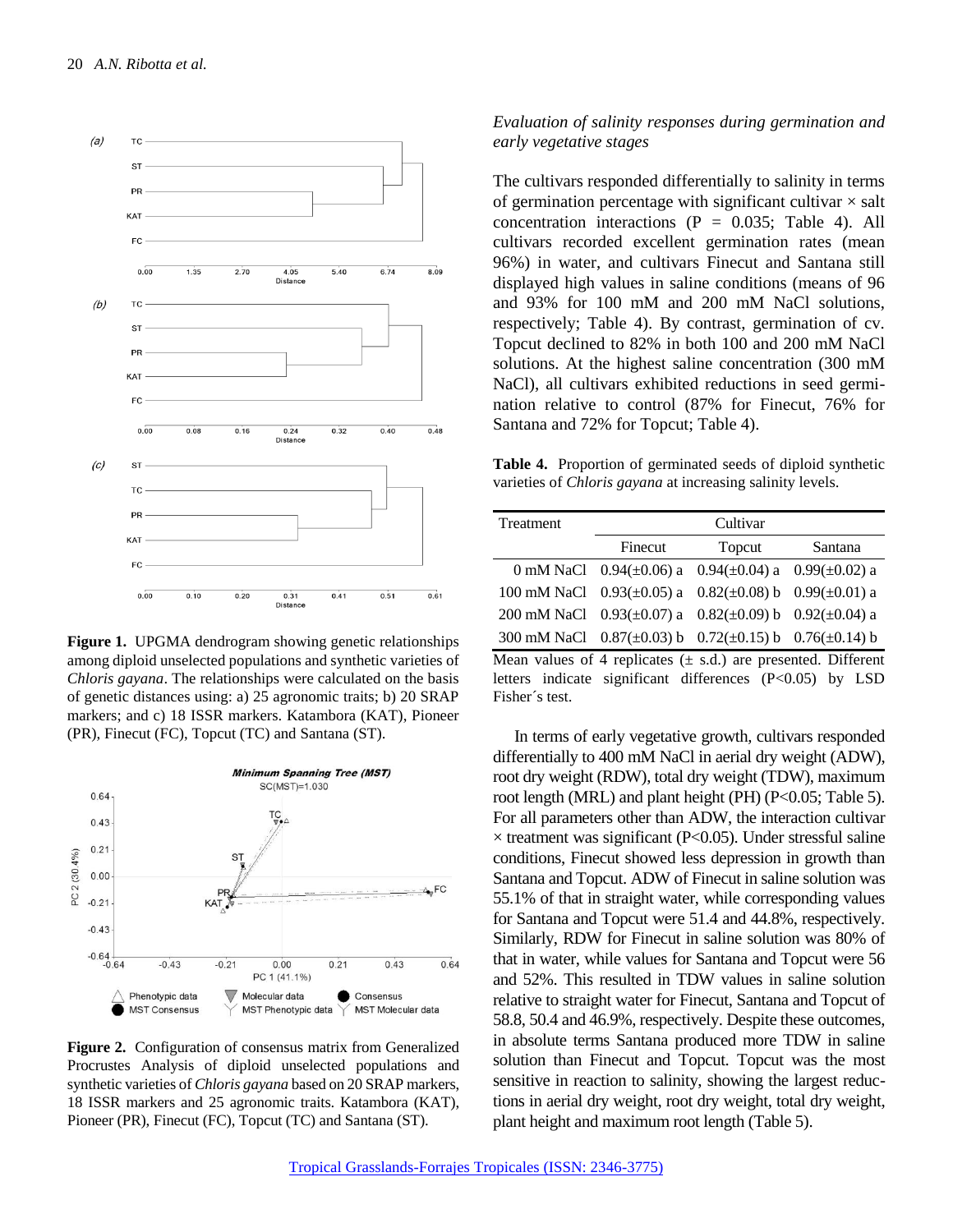| Table 5. Plant growth parameters for 30 days after germination of diploid synthetic varieties of <i>Chloris gayana</i> under non-saline (0) |
|---------------------------------------------------------------------------------------------------------------------------------------------|
| mM NaCl) and saline (400 mM NaCl) conditions in hydroponic culture. Means of 2 replicates (40 plants) ( $\pm$ S.D.) for aerial dry weight   |
| (ADW), root dry weight (RDW), total dry weight (TDW), number of stems (SN), plant height (PH) and maximum root length (MRL).                |
|                                                                                                                                             |

| Variable   | Non-saline (0 mM NaCl) |                    |                 |                   | Saline (400 mM NaCl) |                   |             |  |
|------------|------------------------|--------------------|-----------------|-------------------|----------------------|-------------------|-------------|--|
|            | Finecut                | Topcut             | Santana         | Finecut           | Santana<br>Topcut    |                   | treatment   |  |
|            |                        |                    |                 |                   |                      |                   | interaction |  |
| ADW(g)     | $1.74 \pm 0.66B$       | $2.03 \pm 0.67AB$  | $2.14 + 0.71A$  | $0.96 \pm 0.27AB$ | $0.91 + 0.29B$       | $1.10+0.29A$      | $P=0.1196$  |  |
| RDW(g)     | $0.20 \pm 0.06b$       | $0.25 \pm 0.10a$   | $0.25 + 0.09a$  | $0.16 \pm 0.06c$  | $0.13 \pm 0.04d$     | $0.14 \pm 0.05d$  | $P=0.0008$  |  |
| TDW(g)     | $1.87 \pm 0.61$ b      | $2.28 + 0.72a$     | $2.56 + 0.77a$  | $1.10\pm0.35d$    | $1.07 \pm 0.39$ d    | $1.29 \pm 0.44c$  | $P=0.0166$  |  |
| <b>SN</b>  | $3.17 \pm 1.43$ b      | $3.94 \pm 1.31a$   | $4.54 + 1.57a$  | $3.41 \pm 1.07$   | $2.94 + 1.34$        | $3.39 \pm 1.58$   | $P=0.0034$  |  |
| $PH$ (cm)  | 132.94±16.4a           | $125.27 \pm 16.2h$ | 114.33+14.3c    | $78.12 \pm 10.6d$ | $70.58 \pm 14.4e$    | $74.02 \pm 12.2e$ | $P=0.0003$  |  |
| $MRL$ (cm) | $34.54 + 5.92c$        | $46.39 + 9.41a$    | $41.33 + 6.52h$ | $35.68 \pm 6.84c$ | $36.78 + 5.80c$      | $40.51 + 6.68$ h  | P < 0.0001  |  |

Lower-case letters show differences among cultivar  $\times$  treatment combinations for variables where interaction was significant (P<0.05). Uppercase letters show significant differences among cultivars within treatments for variables where interaction was not significant (P>0.05).

## **Discussion**

This study presents 3 major contributions: 1) the characterization of diploid unselected populations and synthetic varieties of *C. gayana* via agronomic traits and SRAP and ISSR molecular markers; 2) the identification of high consensus (>99%) between molecular markers and agronomic traits, suggesting that both systems provided similar estimates of genetic relationships; and 3) novel evidence showing existence of variability in salinity tolerance among diploid synthetic varieties of *C. gayana*.

Agronomic characterization allowed us to differentiate between the evaluated cultivars. While Agnusdei et al. [\(2009\)](#page-8-7) suggest there is a negative association between leaf dimensions and nutritive quality, cv. Topcut showed the highest values for traits related to leaf dimensions in our study without detriment to its nutritional value. In a study conducted in *Cenchrus* spp. by Griffa et al. [\(2012\)](#page-9-14), the morphological traits width and length of flag leaf and 1,000-seed weight were closely related to seed production. In fact, seed production was negatively correlated with leaf size but positively correlated with 1,000-seed weight. Our data support this relationship as cv. Santana exhibits low values for flag leaf length and width, but high values for seed-related characters. This relationship was confirmed by Cicetti et al. [\(2015\)](#page-9-15) in a comparative study with other *C. gayana* diploid cultivars. The good performance of seed-related traits (weight, width and length) observed in Santana and Finecut suggests their potential for producing vigorous seedlings and enhanced performance at early stages of pasture establishment [\(Giordano et al. 2013\)](#page-9-16). The results for fiber percentage and ruminal disappearance of dry matter were within the range of values reported for deferred *C. gayana* [\(Otondo 2004;](#page-10-9) [Borrajo et al. 2015\)](#page-9-17). These observations have significance for deferred forage utilization [\(Gargano et al. 2001\)](#page-9-18).

In recent years, ISSR and SRAP markers have been recognized as low-cost useful molecular techniques in marker-assisted selection, for genetic linkage map construction and genetic diversity analysis [\(Castonguay](#page-9-8) et [al. 2010;](#page-9-8) [Shao et al](#page-10-10)*.* 2010). Our results suggest that ISSRs were superior to the SRAP markers in their capacity to produce polymorphic bands, which is in agreement with previous reports for *Chrysanthemum morifolium* [\(Shao et](#page-10-10)  al*.* [2010\)](#page-10-10), *Cynodon arcuatus* [\(Huang et al. 2013\)](#page-9-19) and *Prunus armeniaca* [\(Li et al. 2014\)](#page-9-20). The differences between the methods might be related to the fact that, unlike ISSRs, which are targeted to micro-satellite regions in the whole genome, SRAP markers preferentially amplify open reading frames targeting functional regions of the genome (se[e Li and Quiros 2001\)](#page-9-7).

It was interesting that clustering obtained from molecular and agronomic data revealed a grouping where the most closely related were the unselected populations, while the most genetically different cultivars were those obtained from breeding programs (Finecut, Topcut and Santana). The relationships between cultivars Pioneer and Katambora revealed by the analysis of ISSR and SRAP techniques are consistent with results reported by Pérez et al. [\(1999\)](#page-10-11) using RAPD markers.

The information obtained by Generalized Procrustes Analysis (GPA) allowed us to establish a high consensus between the different data sets (agronomic and molecular) and suggested that both systems provided similar estimates of genetic relationships. Similar results were described by Bermejo et al. [\(2010\)](#page-9-21) in the evaluation of recombinant inbred lines of lentils. In our study, the high degree of consensus obtained is probably a function of the high number of traits and molecular markers used. Even though GPA proved to be a very efficient tool to show the relationships among relative ordinations of a single genotype under different types of markers, it does not mean that it can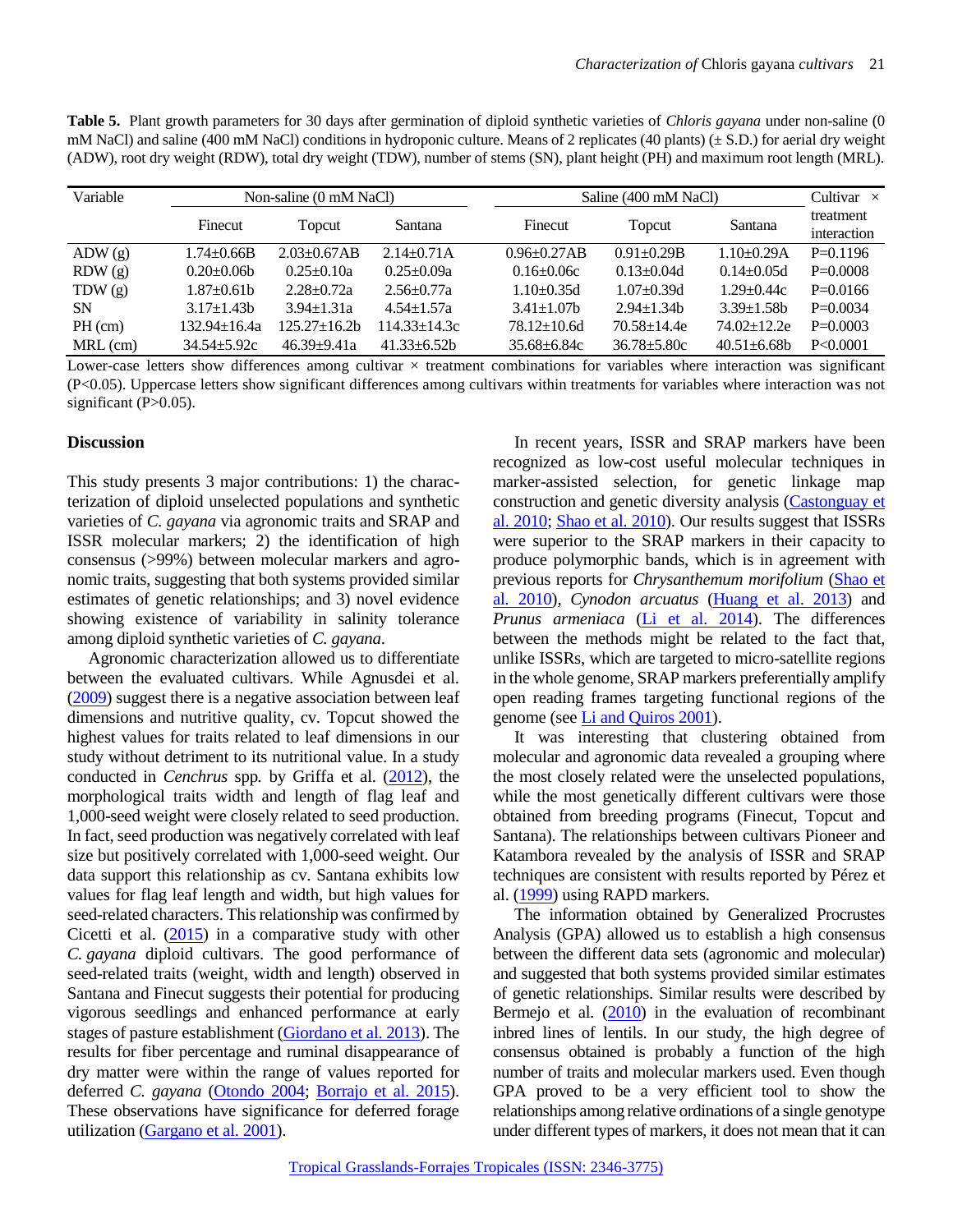replace/substitute for the information provided by each. The knowledge of quantitative and molecular variability can optimize the work of plant breeders [\(Ribotta 2011\)](#page-10-12).

Seed germination is a critical phase when considering pasture establishment. Salinity imposes stresses on seeds during the germination process as soil water availability is reduced due to the low osmotic potential. Therefore, imbibition and germination of seeds can be constrained at increasing soil salinity [\(Munns and Tester 2008;](#page-10-3) Quiroga et [al. 2016\)](#page-10-4). Significantly, in this study differences were found among synthetic varieties under saline conditions. Finecut and Santana were able to germinate in the same proportion as controls even at concentrations of 200 mM NaCl, while germination in Topcut was suppressed at 100 mM NaCl. Curiously, Finecut and Santana have heavier seeds than Topcut, which might provide higher amounts of reserves to sustain germination under stressful conditions [\(Hanley et al.](#page-9-22)  [2007\)](#page-9-22). Grieve and Francois [\(1992\)](#page-9-23) indicated that larger seeds frequently confer distinct advantages, e.g. seedling vigor and hardiness, to a species in overcoming salinity.

Germination and seedling establishment are considered the most critical stages of the plant life cycle under saline conditions. Salt tolerance in these ontogenic stages would confer distinct advantages to a species in terms of persistence and good performance in saline environments [\(Bazzigalupi et al. 2008\)](#page-9-5). In a study conducted in *Chloris gayana,* salt tolerance conferred higher DM production [\(Moore et al. 2004\)](#page-10-13), and provided higher numbers of tillers [\(De Luca et al. 2001\)](#page-9-6). In our work, Santana showed better performance in total dry weight than Topcut or Finecut, whereas Finecut was the only cultivar that did not reduce its number of stems in saline conditions. These characteristics would allow survival of Santana and Finecut cultivars under saline conditions in the field. The root system plays a fundamental role in plant growth and survival because of water and nutrient uptake [\(Wang et al. 2009\)](#page-10-14). It is known that plants will allocate relatively more biomass to roots if the limiting factor for growth is below ground (e.g. nutrients, water) [\(Poorter et al. 2012\)](#page-10-15). In this work, Santana showed the longest roots, which would facilitate exploitation of mobile nutrients. According to Zolla et al. [\(2010\)](#page-10-16), this characteristic should allow plants to compete better for resources under suboptimal soil conditions. Further analyses may be necessary to give insights to the mechanisms involved in the better response of Santana to salt stress under hydroponic conditions.

Summarizing, this study provides valuable information about agronomic and molecular characterization, which enables us to detect the existence of differences between unselected populations and synthetic varieties of *C. gayana.* Moreover, the agronomic and molecular characterization showed high consensus, suggesting similar estimates of the variability among cultivars. Our assessment of the 3 synthetic varieties in terms of their likely usefulness in saline environments suggests that Finecut and Santana show most promise for inclusion in forage planning exercises, given their high salinity tolerance at germination and early vegetative growth stages, both crucial phases when considering successful pasture establishment. Further field studies will be necessary to verify the hydroponic glasshouse results obtained in this study.

#### **Acknowledgments**

We are grateful to Ing. Agr. Elvio Biderbost for his contribution to genetic breeding of *Chloris gayana* and advice on this process. Financial assistance, provided by the Instituto Nacional de Tecnología Agropecuaria (INTA), Argentina, Project PNPA-11260713, is gratefully acknowledged.

#### **References**

*(Note of the editors: All hyperlinks were verified 13 January 2019.)*

- <span id="page-8-7"></span>Agnusdei MG; Nenning FR; Di Marco ON; Aello MS. 2009. Variaciones de calidad nutritiva durante el crecimiento vegetativo de gramíneas megatérmicas de diferente porte y longitud foliar (*Chloris gayana* y *Digitaria decumbens*). Revista Argentina de Producción Animal 29:13‒25. [goo.gl/DwNdK4](https://goo.gl/DwNdK4)
- <span id="page-8-1"></span>Alves AA; Bhering LL; Rosado TB; Laviola BG; Formighieri EF; Cruz CD. 2013. Joint analysis of phenotypic and molecular diversity provides new insights on the genetic variability of the Brazilian physic nut germplasm bank. Genetics and Molecular Biology 36:371-381. doi: [10.1590/S1415-47572013005000033.](https://dx.doi.org/10.1590%2FS1415-47572013005000033)
- <span id="page-8-5"></span>ANKOM Technology. 2013. Method 8: Determining acid detergent lignin in beakers. Ankom Technology, Macedon, NY, USA. [goo.gl/i7QT2d](https://goo.gl/i7QT2d)
- <span id="page-8-3"></span>ANKOM Technology. 2014a. Method 6: Neutral detergent fiber in feeds - filter bag technique (for A200 and A200I). Ankom Technology, Macedon, NY, USA. [goo.gl/GbeKBR](https://goo.gl/GbeKBR)
- <span id="page-8-4"></span>ANKOM Technology. 2014b. Method 5: Acid detergent fiber in feeds - filter bag technique (for A200 and A200I). Ankom Technology, Macedon, NY, USA. [goo.gl/meQimB](https://goo.gl/meQimB)
- <span id="page-8-2"></span>Ashraf M; Akram NA. 2009. Improving salinity tolerance of plants through conventional breeding and genetic engineering: An analytical comparison. Biotechnology Advances 27:744‒752. doi: [10.1016/j.biotechadv.2009.05.026](https://doi.org/10.1016/j.biotechadv.2009.05.026)
- <span id="page-8-6"></span>Balzarini M; Di Rienzo J. 2011. Info-Gen: Software para análisis estadístico de datos genéticos. Facultad de Ciencias Agropecuarias, Universidad Nacional de Córdoba, Argentina. [www.info-gen.com.ar](http://www.info-gen.com.ar/)
- <span id="page-8-0"></span>Baretta D; Nardino M; Carvalho IR; Danielowski R; Luche HS; Oliveira VF de; Souza VQ de; Oliveira AC de; Maia LC da. 2016. Characterization of dissimilarity among varieties in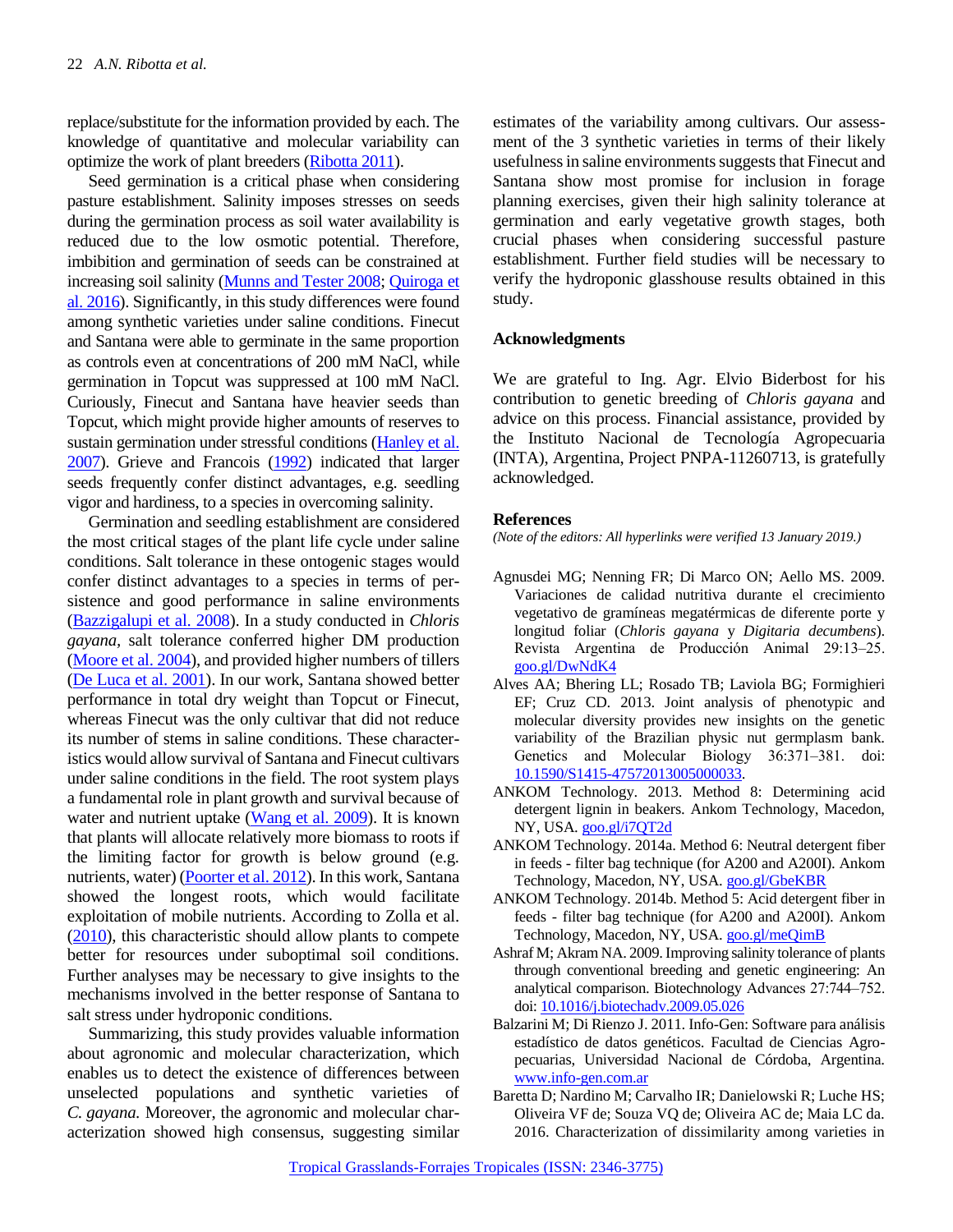Brazilian maize germplasm. Australian Journal of Crop Science 10:1601-1607. doi: [10.21475/ajcs.2016.10.12.](http://doi.org/10.21475/ajcs.2016.10.12.PNE58) [PNE58](http://doi.org/10.21475/ajcs.2016.10.12.PNE58)

- <span id="page-9-5"></span>Bazihizina N; Barrett-Lennard EG; Colmer TD. 2012. Plant responses to heterogeneous salinity: Growth of the halophyte *Atriplex nummularia* is determined by the root-weighted mean salinity of the root zone. Journal of Experimental Botany 63:6347‒6358. doi: [10.1093/jxb/ers302](https://doi.org/10.1093/jxb/ers302)
- Bazzigalupi O; Pistorale SM; Andrés AN. 2008. Tolerancia a la salinidad durante la germinación de semillas provenientes de poblaciones naturalizadas de agropiro alargado (*Thinopyrum ponticum*). Ciencia e Investigación Agraria 35:277–285. doi: [10.4067/S0718-16202008000300005](http://dx.doi.org/10.4067/S0718-16202008000300005)
- <span id="page-9-21"></span>Bermejo C; Cravero VP; López Anido FS; Cointry EL. 2010. Agronomic and molecular evaluation of recombinant inbred lines (RILs) of lentil. Journal of Plant Breeding and Crop Science 2:280–285. [goo.gl/gFJhKi](https://goo.gl/gFJhKi)
- <span id="page-9-1"></span>Bogdan AV. 1963. *Chloris gayana* without anthocyanin colouration. Heredity 18:364‒368. doi: [10.1038/hdy.1963.37](https://doi.org/10.1038/hdy.1963.37)
- <span id="page-9-17"></span>Borrajo CI. 2015. En busca del mejor para cada ambiente. Revista Ganadería y Compromiso 80:8–12. [goo.gl/gNBpL5](https://goo.gl/gNBpL5)
- <span id="page-9-8"></span>Castonguay Y; Cloutier J; Bertrand A; Michaud R; Laberge S. 2010. SRAP polymorphisms associated with superior freezing tolerance in alfalfa (*Medicago sativa* ssp. *sativa*). Theoretical and Applied Genetics 120:1611-1619. doi: [10.1007/s00122-010-1280-2](https://doi.org/10.1007/s00122-010-1280-2)
- <span id="page-9-15"></span>Cicetti G; Sacido M; Spiller L. 2015. Evaluación de estrategias de persistencia en el año de implantación de tres cultivares de "Grama Rhodes" (*Chloris gayana*) introducidos en la Región Pampeana. Revista Argentina de Producción Animal 35:250. [goo.gl/ChWg6k](https://goo.gl/ChWg6k)
- <span id="page-9-2"></span>Cook BG; Pengelly BC; Brown SD; Donnelly JL; Eagles DA; Franco MA; Hanson J; Mullen BF; Partridge IJ; Peters M; Schultze-Kraft R. 2005. Tropical Forages: An interactive selection tool. CSIRO, DPI&F(Qld), CIAT and ILRI, Brisbane, Australia. [www.tropicalforages.info](http://www.tropicalforages.info/)
- <span id="page-9-6"></span>De Luca M; García-Seffino L; Grunberg K; Salgado M; Córdoba A; Luna C; Ortega L; Rodríguez A; Castagnaro A; Taleisnik E. 2001. Physiological causes for decreased productivity under high salinity in Boma, a tetraploid *Chloris gayana* cultivar. Australian Journal of Agricultural Research 52:903-910. doi: [10.1071/AR00190](https://doi.org/10.1071/AR00190)
- Di Rienzo JA; Guzmán AW; Casanoves F. 2002. A multiplecomparisons method based on the distribution of the root node distance of a binary tree. Journal of Agricultural, Biological and Environment Statistics 7:129–142. doi: [10.1198/10857110260141193](https://doi.org/10.1198/10857110260141193)
- <span id="page-9-12"></span>Di Rienzo JA; Casanoves F; Balzarini MG; González L; Tablada M; Robledo CW. 2016. InfoStat version 2016. Grupo InfoStat, Facultad de Ciencias Agrarias, Universidad Nacional de Córdoba, Argentina[. infostat.com.ar](http://www.infostat.com.ar/)
- <span id="page-9-18"></span>Gargano AO; Adúriz MA; Arelovich HM; Amela MI. 2001. Forage yield and nutritive value of *Eragrostis curvula* and *Digitaria eriantha* in central-south semi-arid Argentina. Tropical Grasslands 35:161–167. [goo.gl/dpWKwQ](https://goo.gl/dpWKwQ)
- <span id="page-9-16"></span>Giordano MC; Berone GD; Tomás MA. 2013. Selection by seed weight improves traits related to seedling establishment in

*Panicum coloratum* L. var. *makarikariense*. Plant Breeding 132:620–624. doi: [10.1111/pbr.12106](https://doi.org/10.1111/pbr.12106)

- <span id="page-9-11"></span>Gower JC. 1975. Generalized Procrustes Analysis. Psychometrika 40:33-51. doi: [10.1007/BF02291478](https://doi.org/10.1007/BF02291478)
- <span id="page-9-23"></span>Grieve CM; Francois LE. 1992. The importance of initial seed size in wheat plant response to salinity. Plant and Soil 147:197‒205. doi: [10.1007/BF00029071](https://doi.org/10.1007/BF00029071)
- <span id="page-9-14"></span>Griffa S; Quiroga M; Ribotta A; López Colomba E; Carloni E; Tommasino E; Luna C; Grunberg K. 2012. Relationship between seed yield and its component characters in *Cenchrus* spp. Electronic Journal of Plant Breeding 3(1):701–706. [goo.gl/KtLTJj](https://goo.gl/KtLTJj)
- <span id="page-9-9"></span>Gutiérrez-Ozuna R; Eguiarte LE; Molina-Freaner F. 2009. Genotypic diversity among pasture and roadside populations of the invasive buffelgrass (*Pennisetum ciliare* L. Link) in north-western Mexico. Journal of Arid Environments 73:26– 32. doi: [10.1016/j.jaridenv.2008.09.007](https://doi.org/10.1016/j.jaridenv.2008.09.007)
- <span id="page-9-22"></span>Hanley ME; Cordier PK; May O; Kelly CK. 2007. Seed size and seedling growth: Differential response of Australian and British Fabaceae to nutrient limitation. New Phytologist 174:381-388. doi: [10.1111/j.1469-8137.2007.02003.x.](https://doi.org/10.1111/j.1469-8137.2007.02003.x)
- <span id="page-9-13"></span>Hoagland DR; Arnon DI. 1950. The water-culture method for growing plants without soil. California Agricultural Experiment Station Circular 347. University of California, Berkeley, CA, USA. [goo.gl/Mee8fK](https://goo.gl/Mee8fK)
- <span id="page-9-19"></span>Huang C; Liu G; Bai C; Wang W. 2013. Genetic relationships of *Cynodon arcuatus* from different regions of China revealed by ISSR and SRAP markers. Scientia Horticulturae 162:172– 180. doi: [10.1016/j.scienta.2013.07.039](https://doi.org/10.1016/j.scienta.2013.07.039)
- <span id="page-9-0"></span>Imaz JA; Giménez DO; Grimoldi AA; Striker GG. 2015. Ability to recover overrides the negative effects of flooding on growth of tropical grasses *Chloris gayana* and *Panicum coloratum.* Crop and Pasture Science 66:100-106. [doi:](https://doi.org/10.1071/CP14172) [10.1071/CP14172](https://doi.org/10.1071/CP14172)
- <span id="page-9-4"></span>Jana C; Salvatierra A; Díaz D; Martínez L. 2017. Morphological and genetic characterization among wild populations of copao (*Eulychnia acida* Phil.), cactus endemic to Chile. Chilean Journal of Agricultural Research 77:3-14. doi: [10.4067/S0718-58392017000100001](http://dx.doi.org/10.4067/S0718-58392017000100001)
- <span id="page-9-7"></span>Li G; Quiros CF. 2001. Sequence-related amplified polymorphism (SRAP), a new marker system based on a simple PCR reaction: Its application to mapping and gene tagging in Brassica. Theoretical and Applied Genetics 103:455-461. doi: [10.1007/s001220100570](https://doi.org/10.1007/s001220100570)
- <span id="page-9-10"></span>Li H; Liu L; Lou Y; Hu T; Fu J. 2011. Genetic diversity of Chinese natural bermudagrass (*Cynodon dactylon*) germplasm using ISSR markers. Scientia Horticulturae 127:555‒561. doi: [10.1016/j.scienta.2010.12.001](https://doi.org/10.1016/j.scienta.2010.12.001)
- <span id="page-9-20"></span>Li M; Zhao Z; Miao X. 2014. Genetic diversity and relationships of apricot cultivars in North China revealed by ISSR and SRAP markers. Scientia Horticulturae 173:20-28. doi: [10.1016/j.scienta.2014.04.030](https://doi.org/10.1016/j.scienta.2014.04.030)
- <span id="page-9-3"></span>Loch DS; Rethman NFG; van Niekerk WA. 2004. Rhodesgrass. In: Moser LE; Burson BL; Sollenberger LE, eds. Warm season (C4) grasses. Agronomy Monograph 45. ASA, CSSA, SSSA, Madison, WI, USA. p. 833–872. doi: [10.2134/](http://dx.doi.org/10.2134/agronmonogr45.c25) [agronmonogr45.c25](http://dx.doi.org/10.2134/agronmonogr45.c25)